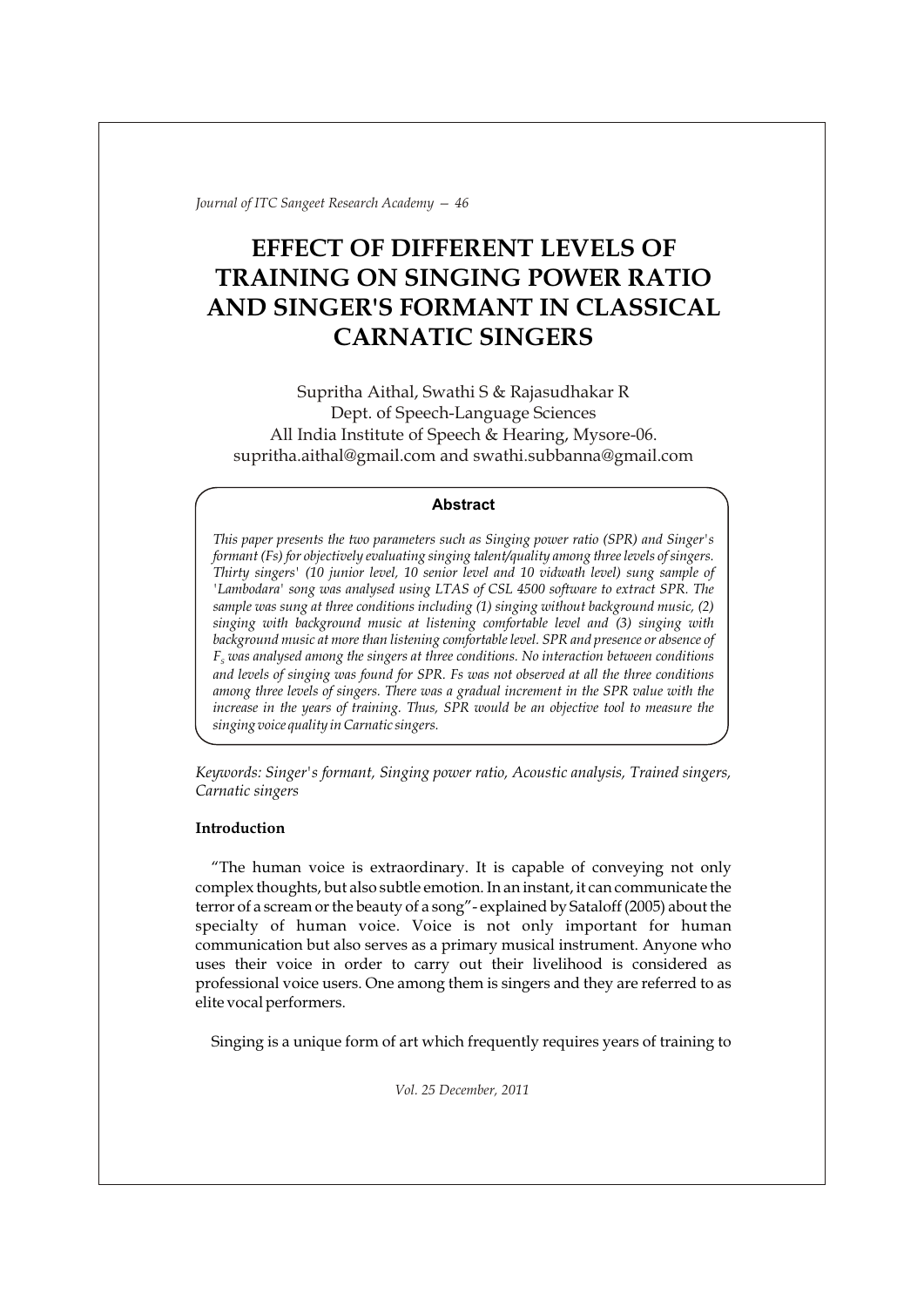attain the utmost form of performance. Even for the trained ears it is difficult to judge the singing talent. Each singer has a natural, unique and clearly identifiable voice quality that listeners may describe in their own way. For example, one listener may describe a singer's voice as warm voice and the other person may call it matured voice or rich voice. However, all these terms do not quantify or objectively measure the singing voice. With the vastly developing technology, attempts have been made to find which feature of singing voice makes the listener to feel the voice as matured, warmth or rich. Singer's Formant (FS) and Singing Power Ratio (SPR) are among such measures which are used to measure voice quality acoustically (Omori, Kacker, Carroll, Riley and Blaugrund, 1996; and Lundy, Roy, Casiano, Xue and Evans, 2000).

Omori et al., (1996) introduced a parameter called singing power ratio (SPR). They measured SPR by considering the ratio between the greatest harmonic peak between 2 and 4 kHz and the greatest harmonic peak between 0 and 2 kHz. The authors calculated SPR for 37 singers and 20 non singers and concluded that, SPR represented the resonant quality of the singing voice, provided a quantitative measure for evaluating singing voice quality and it has a distinctive correlation with period of voice training. Watts, Barnes-Burroughs, Estis and Blanton (2006) found significant differences in SPR values for voices of untrained talented and non talented singers which suggested the vocal tract resonance and its effect on perceived vocal timbre or quality may be an important variable related to the perception of singing talent.

Kenny and Mitchell (2007) assessed the relationship between acoustic measurement and perceptual judgment in the identification of perceptually preferred voices and comparing the sound quality in voices using and not using the open throat technique. They compared perceptual rankings of vocal quality of expert pedagogues with rankings of acoustic measures (SPR and Energy Ratio) to assess whether these acoustic measurements matched the perceptual judgments of vocal quality. Although they found the expected significant relationship between SPR and ER, there was no relationship between perceptual ratings of vocal samples of singers based on SPR or ER. They concluded that LTAS measures are not consistent with perceptual ratings of vocal quality; such measurements cannot define voice quality and suggested future research with LTAS to address vocal quality by considering alternative measures that are more sensitive to subtle differences in vocal parameters.

Lundy et al., (2000) studied the acoustic analysis of the singing and speaking voice among singing students. Both singing and speaking voice samples were recorded from 55 singing students and analyzed for SPR and standard measures of acoustic analysis. The authors found that SPR values did not differentiate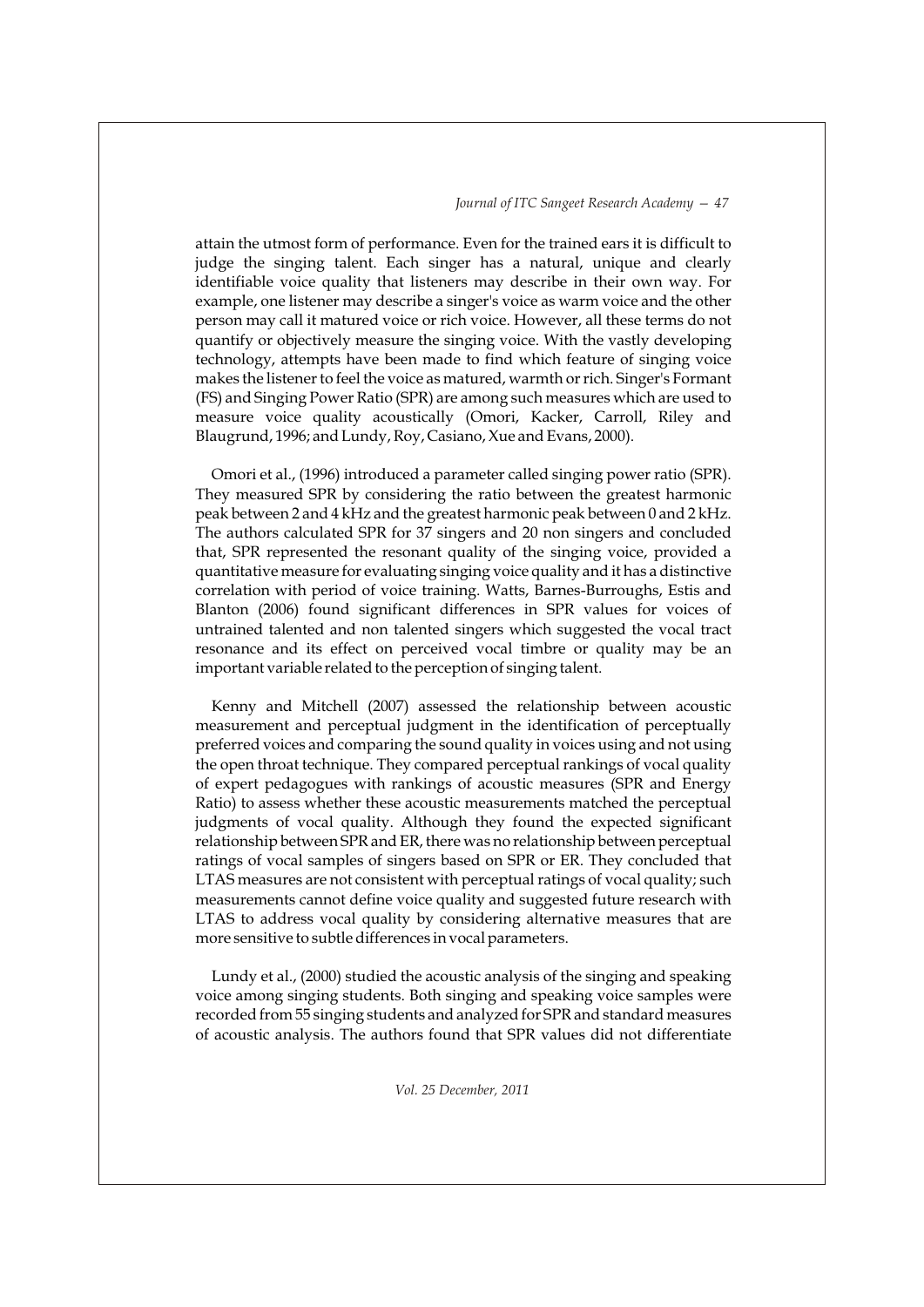sung versus spoken samples. The authors did not find any gender difference on SPR and no influence of years of training on SPR.

The singer's formant (FS) is described as an increase in the signal intensity between the third and fourth formants, allowing the singer to be heard without amplification over sounds of accompanying music (Bartholomew, 1934). He stated that a good operatic voice needs a concentration of energy around 3 kHz. He also mentioned that this concentration must be produced with a special resonator in the larynx or lower pharynx. Sundberg (1987) also reported the main acoustical contribution to the generation of the singer's formant which stems from a cluster of third, fourth and fifth formants. Figure 1 illustrates the singer's formant seen as a hump (acoustic peak energy) at around 2-3 kHz region for western singers.



**Figure 1:** Singer's Formant (FS) (Taken from Sundberg, 1987)

Morris and Wiess (1997) said that the precise location of Fs varies. It might be affected by individual voice types and ranges, the vowels attempted, the pitch and the amplitude produced. All these above mentioned studies have established that FS and SPR are good parameters to judge singing quality in the western context. It is known that Carnatic music is one of the classical systems of music most prevalent in southern part of India that differs from the western music in many aspects. That is, musical progression is in terms of single note i.e. at a given time only one note or its shadow is acting. Thus, it is called homophonic or sometimes just as melodic music. On the other hand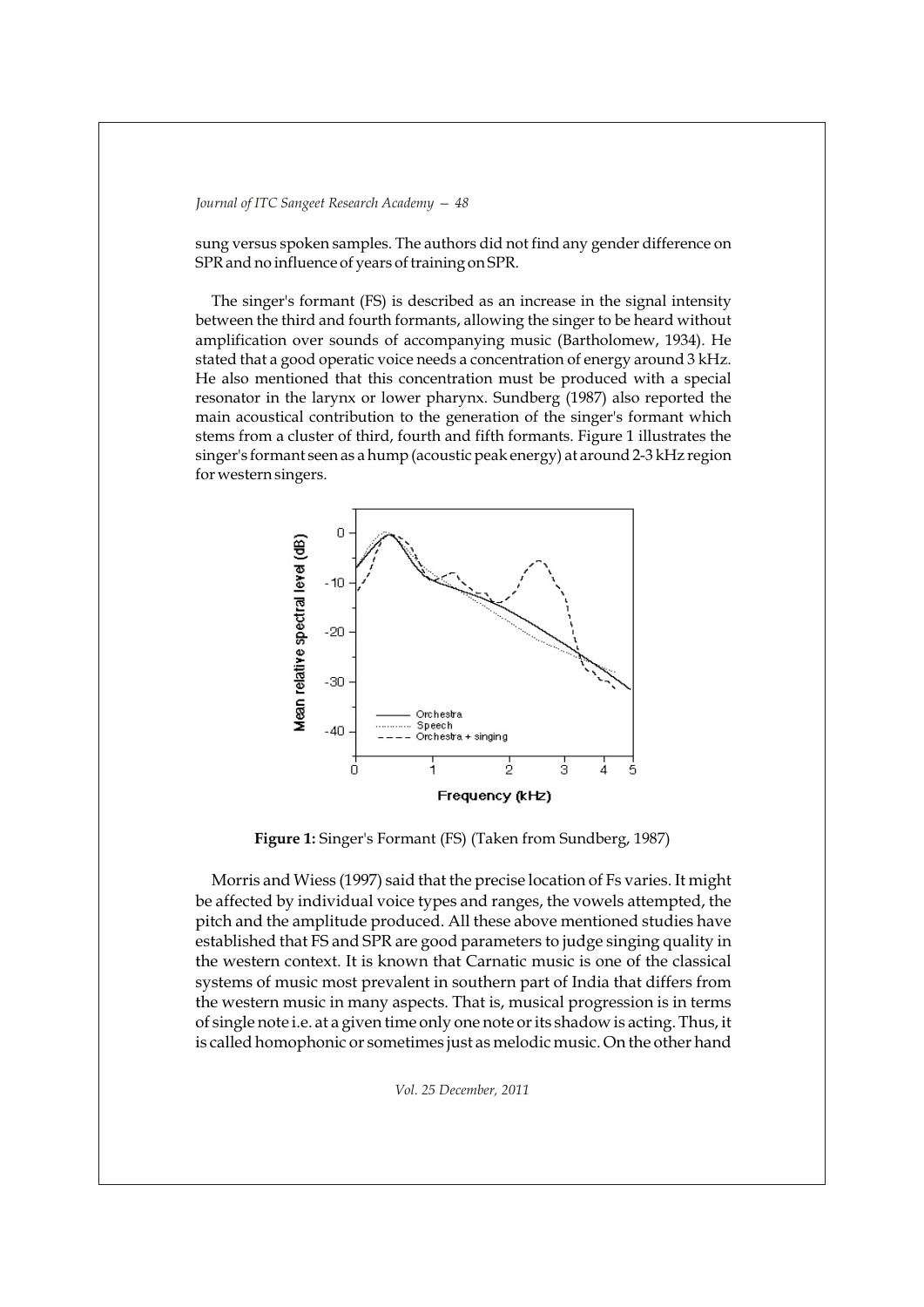western music is heterophonic or harmonic system as the progression is in harmony and calls for several sounds simultaneously. Hence, there is a need for objective measures like SPR and FS to quantify singing talent in Carnatic singers. Few studies were conducted to see the usefulness of SPR and singer's formant in Indian classical music.

Sujatha (1989) analysed the singing voice of 10 trained ( 4-10 yrs of training) and 10 untrained singers and found that, most of the trained singers had more energy concentration between the frequencies 2500 to 2969 Hz. Whereas, the energy concentration was more in 2300- 2500 Hz region in untrained singers. Sengupta (1990) studied some aspects of singer's formant (Fs) in North Indian Classical singing. Eight singers (4 males and 4 females) served as the subjects. The author found singer's formant and the centre frequency of Fs increased with raising pitch. The bandwidth was also found to increase with increase in fundamental frequency as like in western singers. Chayadevi (2003) compared Singer's formant between Carnatic music and Hindustani music. The author analysed the sung samples of /a/ vowel in twenty Carnatic and twenty Hindustani vocalists who had minimum 10 years of formal training. The results of the study indicated no significant difference in the parameters measured across two styles of singing except for the bandwidth of Fs which showed significant difference between male singers of two styles of singing. The author observed a shift in the centre frequency of Fs in both the styles of singing. Also, clustering of higher formants was found in the region noted as Fs.

Boominathan (2004) and Mohan (2010) did not find singer's formant in Carnatic classical singers. They justified by explaining that the Indian music is homophonic and accompaniments usually shadow the singer and hence singer would not require projecting his or her voice over an orchestra. This result opposed the earlier studies (Sujatha, 1989; Sengupta, 1990; and Chayadevi, 2003). Mohan (2007) evaluated the usefulness of SPR as an objective measure of singing voice quality in untrained and trained singers, in Indian context. The author considered two groups. Group I consisted of 10 female Carnatic singers who had minimum 6 years of training (mean age: 9.9 years) and group II consisted of 10 female singers who did not receive Carnatic singing training. The participants were asked to sing the Indian national anthem and the sample was analyzed using Vaghmi software. LTAS was extracted on the sung sample and SPR was measured. The author did not find any significant difference between the two groups on SPR. The author concluded that SPR may not be helpful in evaluating the progress of a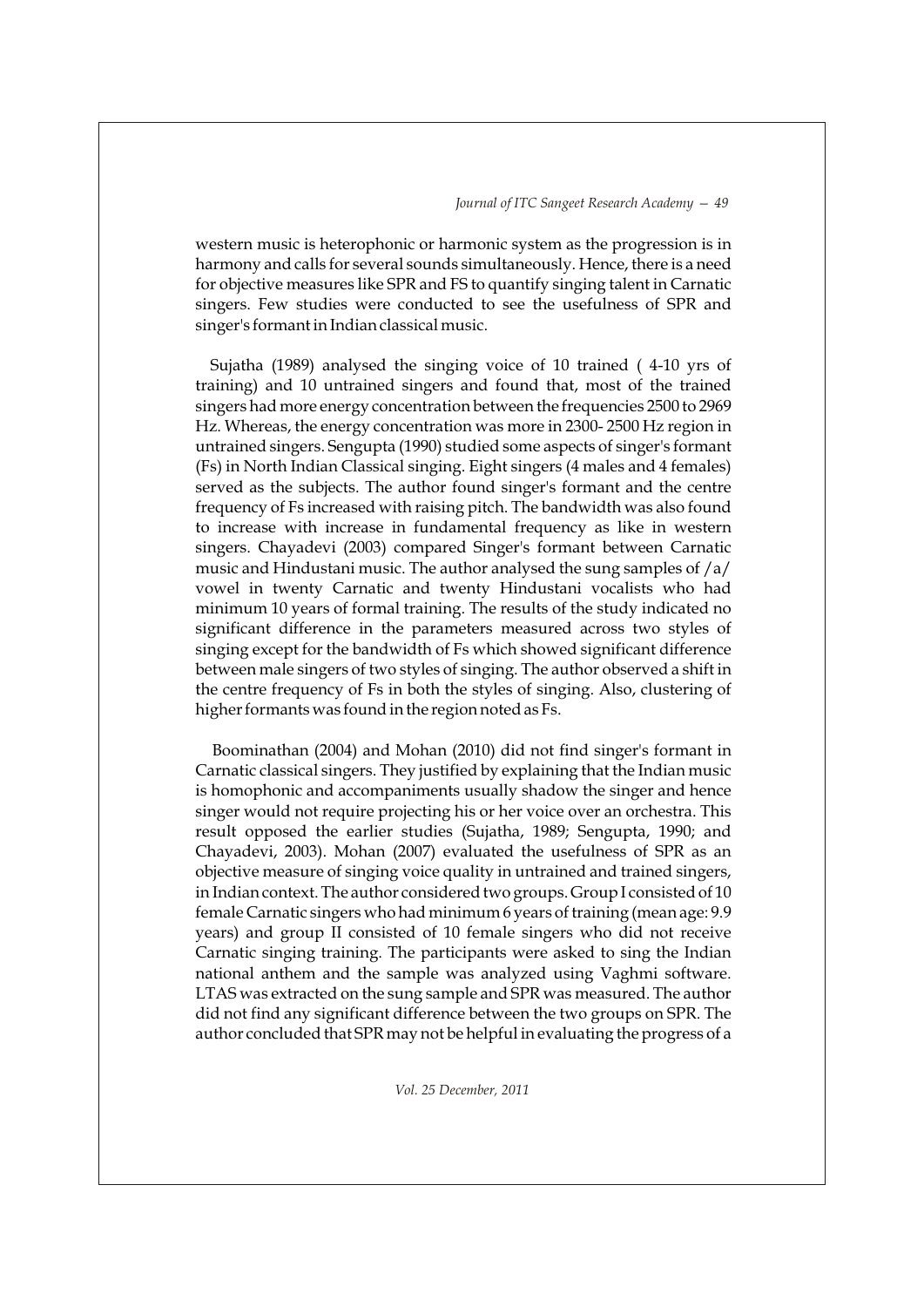singer's training towards the development of a perceptually rich vocal quality in Carnatic singing.

Sujatha (1989), Sengupta (1990) and Chayadevi (2003) reported the presence of singer's formant, whereas studies by Boominathan (2004) and Mohan (2010) reported the absence of it. These studies reported contradictory results and far from conclusive about the singer's formant in Carnatic singers. The present study made an attempt to simulate the heterophonic condition and calls for accompanying music simultaneously like western music and tried to address the effect of this background music at different levels on SPR and Fs across different levels of trained singers.

## **Aim of The Study**

The aims of the study were two-folded:

- 1. To investigate the effect of different levels of training on singing power ratio (SPR) and singer's formant.
- 2. To determine the effect of background music on singing power ratio (SPR) and singer's formant across different levels of singers.

# **Method**

**Participants:** Thirty singers (7 males and 23 females) participated in this study. They were further divided into three groups based on the levels of training in Carnatic music. Group I consisted of 10 junior grade Carnatic classical singers (5 males and 5 females) within the age range of 9-12 years, who had at least 3 years of training. Ten senior grade singers (1 male and 9 females) constituted group II, who were within the age range of 12-21 years, having minimum 6 years of training. Group III consisted of 10 singers of vidwath level (1 male and 9 females) within the age range of 20-35 years, who had minimum 15 years of training. All the participants had normal speech, language, hearing and communication skills and free from any upper respiratory infections at the time of the study.

**Procedure:** Participants were explained about the purpose of the study and written consent was taken from them. The stimuli consisted of song of Carnatic music i.e. Pillari Geethe Lambodara of Malahari raga and Roopaka tala (Raga is the mode or melodic formulae and tala is the rhythmic cycles). All the participants were seated comfortably in a noise free room. The song 'Lambodara...' was played to the participants through the Intel head phones to familiarize them with the song. Singers were given trials to rehearse the song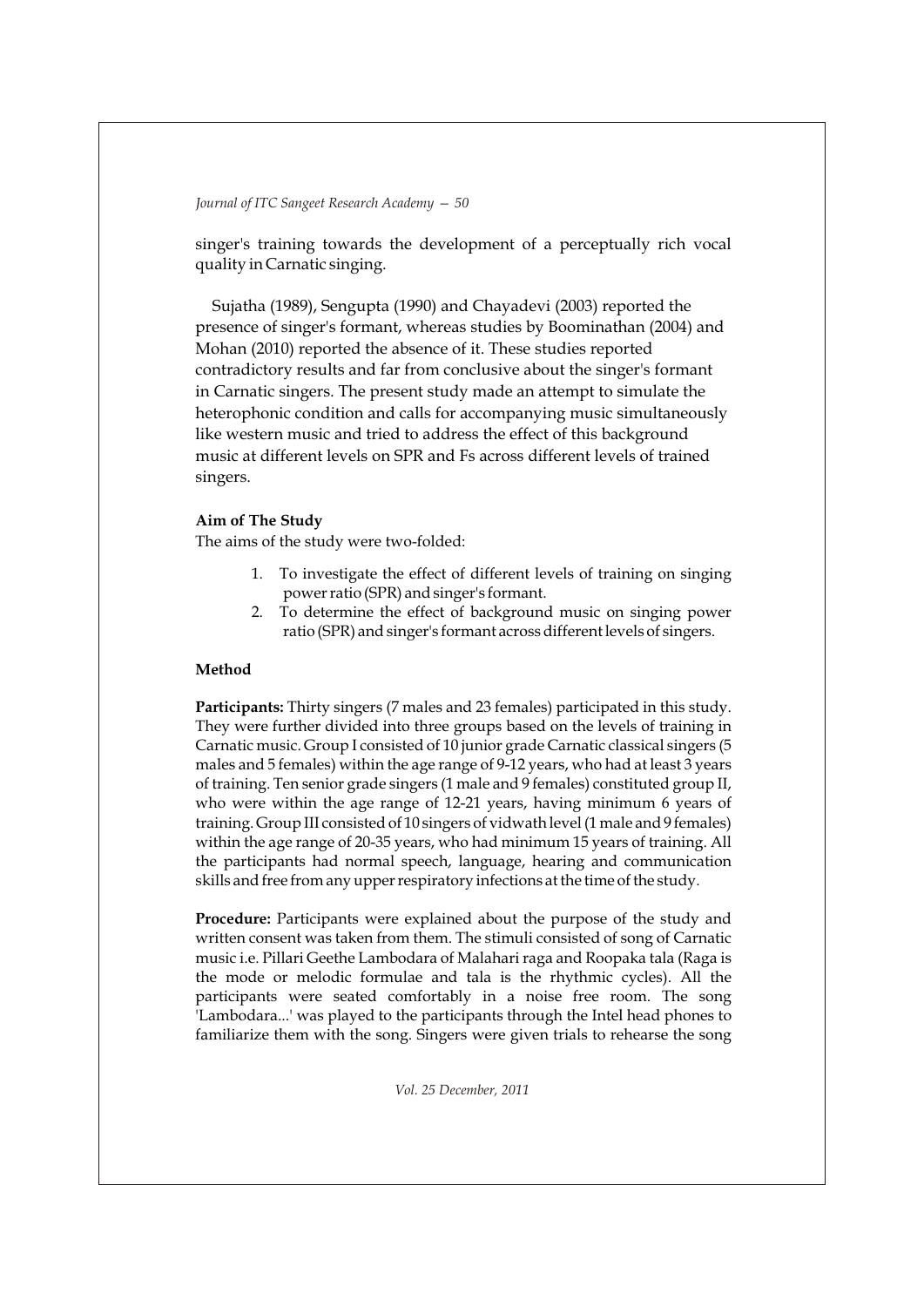along with the background music (maximum number of trials being 3) before recording. The participants were instructed to sing the song 'Lambodara...' in their best singing voice, assuming that they were singing in a concert with the listeners seated at a distance of 20 feet. Recording was done in three different conditions. That is, the participants were asked to sing the song 'Lambodara...' without background music (Condition 1), sing along with background music (Condition 2) at their comfortable listening loudness level, and sing along with background music played at slightly higher than their comfortable loudness level (Condition 3). Background music was extracted from Karaoke software and played to participants through headphones (at ear level) for condition 2 and 3. Olympus (WUS-550M) digital voice recorder was used for recording the singing sample at a sampling rate of 44.1 kHz. A distance of 8 to 10 cm was maintained between the voice recorder and mouth of the participants.

**Analysis:** The recorded samples were transferred to the computer and down sampled to 8 kHz using Adobe Audition 1.0 software. The second stanza of the song was considered for the acoustic analysis. Computerised Speech Lab (CSL 4500 model) from KayPENTAX, New Jersy, USA was used for the purpose. The duration of the selected sample was 16 seconds. SPR was extracted from Long Term Spectrum Analysis (LTAS) using Hamming window. Energy peaks between 0-2 kHz and 2-4 kHz were measured from LTAS and SPR was calculated by subtracting the amplitude of the strongest peak between 2-4 kHz from 0-2 kHz. Singer's formant was evaluated through visual inspection of acoustic spectrum by considering a boost of energy peak between 2-4 kHz. Presence or absence of the singer's formant was noted across three groups of singers and across three conditions. The data obtained were compared between different levels of singers and across conditions and further, subjected to statistical analysis using SPSS 17 software.

#### **Results**

The results of the study are discussed under three sub headings; (i) SPR, (ii) Fs and (iii) Level of background music.

**i) Singing Power Ratio (SPR):** The mean and standard deviation of SPR was calculated for the three groups of singers using descriptive statistics. Table 1 shows the mean and standard deviation of SPR values for three groups of singers across different conditions.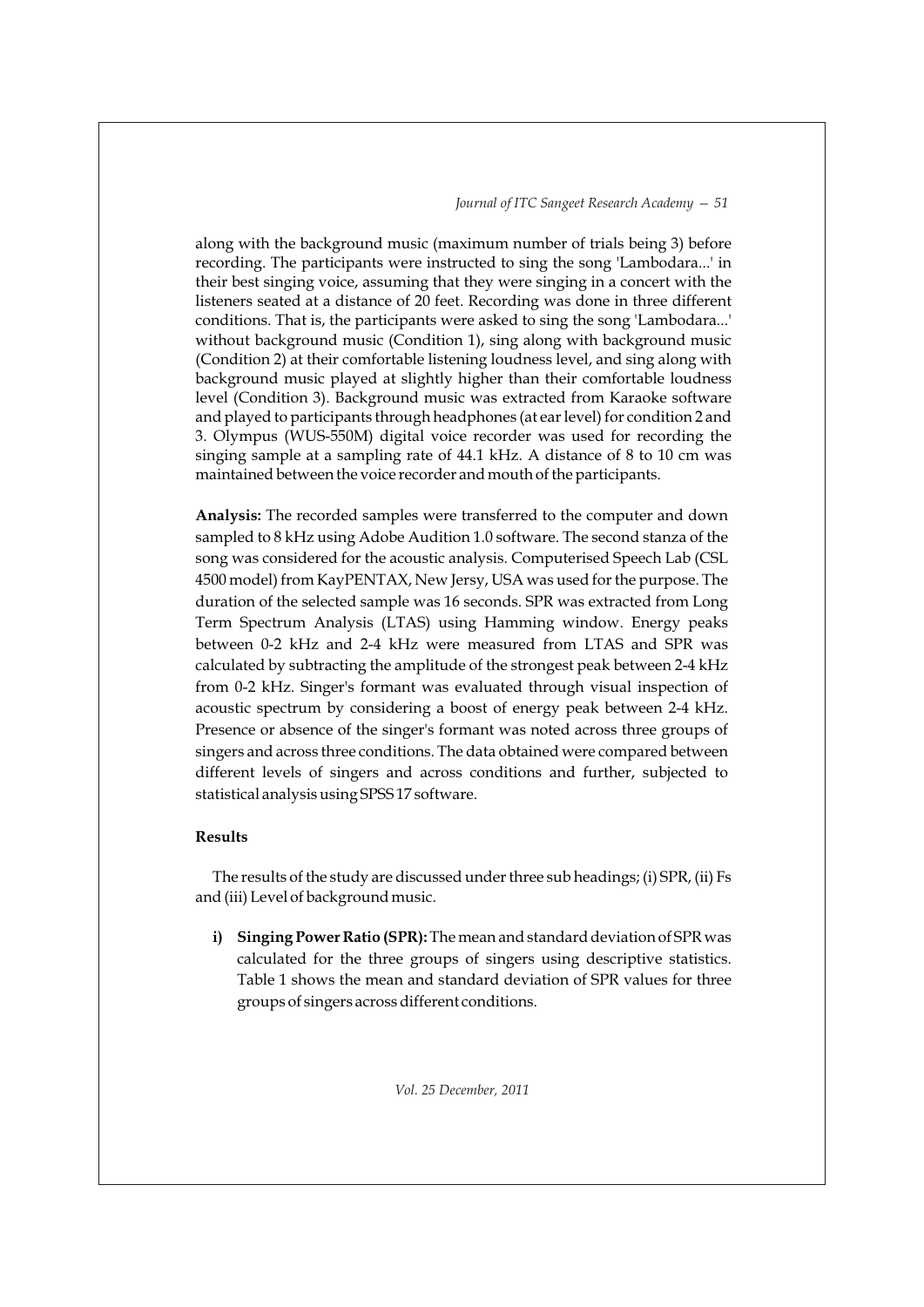| <b>Conditions</b> | <b>Condition 1</b> | <b>Condition 2</b> | <b>Condition 3</b> |
|-------------------|--------------------|--------------------|--------------------|
|                   | (WBM)              | $(BM$ -CL $)$      | (BM-MCL)           |
|                   | Mean $(S.D)$       | Mean (S.D)         | Mean $(S.D)$       |
| <b>Group I</b>    | $-11.28(2.90)$     | $-10.00(2.52)$     | $-9.87(3.44)$      |
| (Junior)          |                    |                    |                    |
| <b>Group II</b>   | $-6.34(3.08)$      | $-7.10(2.10)$      | $-7.17(2.92)$      |
| (Senior)          |                    |                    |                    |
| <b>Group III</b>  | $-3.67(2.39)$      | $-5.17(2.68)$      | $-4.06(2.22)$      |
| (Vidwath)         |                    |                    |                    |

**Table 1:** Mean and S.D for SPR values in dB for three different conditions

[WBM Without background music , BM CL Background Music at Comfortable level , BM-MCL-Background Music more than comfortable level ]

The mean SPR score was least for junior grade singers and highest for vidwath grade singers in all three conditions. The overall mean SPR across three conditions didn't show much difference. Figure 2 illustrates the mean SPR values for three groups of singers across three conditions.



[WBM\_Without Background Music , BM CLI Background Music at Comfortable<br>- Texa , BM MCLI Background Music more than Coll (attacke Level )

**Figure 2:** Mean SPR for three groups of singers across three different conditions.

Mixed ANOVA was done for conditions as within subject variable and grade as between subject factor which revealed no statistically significant difference across the conditions and no interaction between conditions and grade. But, grade wise significant differences was noticed (F  $(2, 27) = 20.33$ , p<0.001). To determine the grade wise significant difference, Duncan's post hoc test was administered. Duncan's post-hoc results showed that the three grades of singers were different from each other in condition 1. Table 2 shows the results of Duncan's test for condition 1. That is, the three levels of singers (junior, senior and vidwath) are different from each other on SPR in condition 1 (without background music).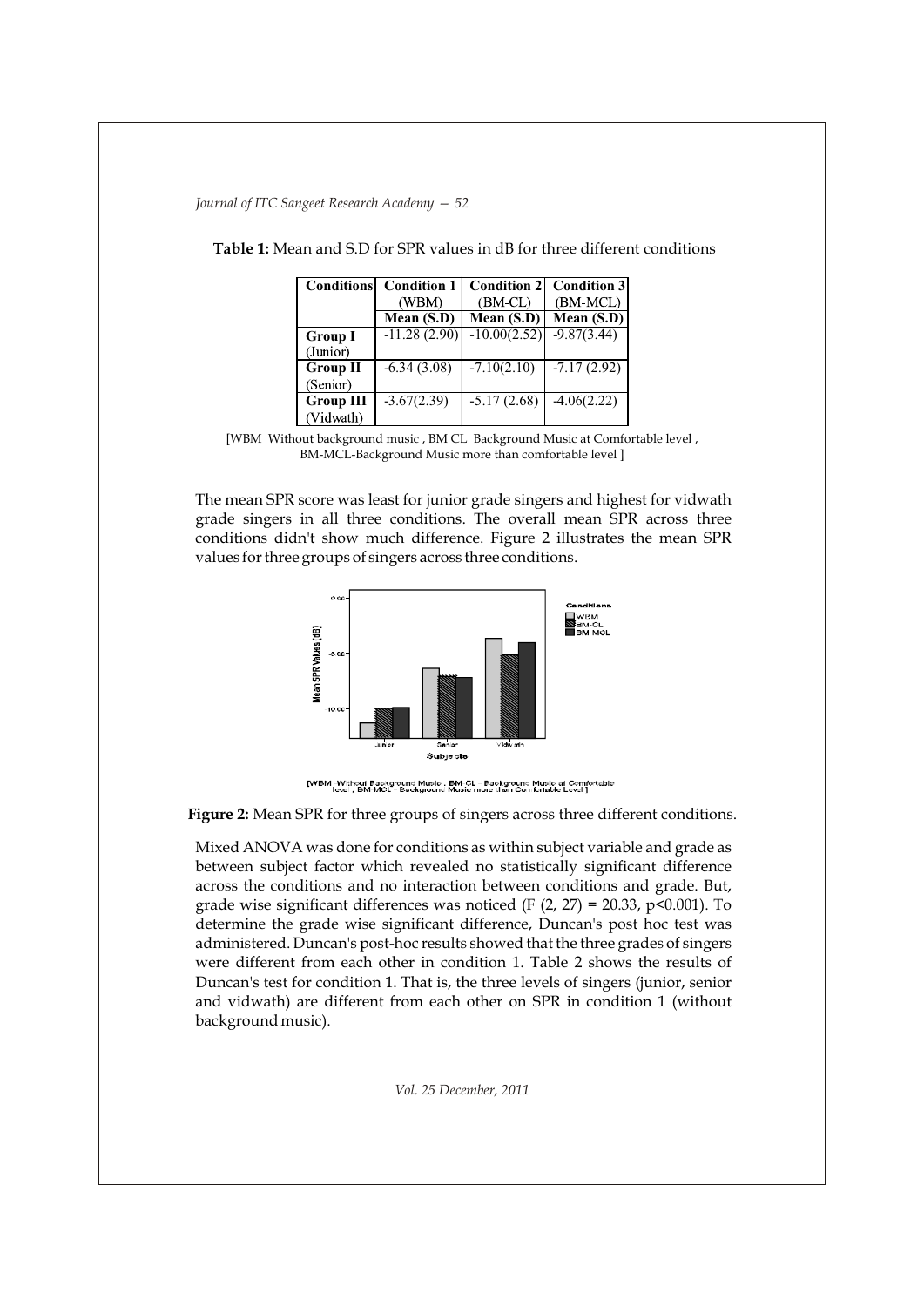| Groups    | Sub-set |  |  |
|-----------|---------|--|--|
|           |         |  |  |
| Group I   |         |  |  |
| Group II  |         |  |  |
| Group III |         |  |  |

**Table 2:** Duncan's test result for condition 1

('+' in different column indicate statistical significant difference between the groups)

| Groups    |    | Sub-set |  |
|-----------|----|---------|--|
|           |    |         |  |
| Group I   | 10 |         |  |
| Group II  | 10 |         |  |
| Group III |    |         |  |

**Table 3:** Duncan's test result for condition 2

<sup>(&#</sup>x27;+' in different column indicate statistical significant difference between the groups and '+' in same column indicate no statistical difference)

| Groups    | Sub-set |  |  |
|-----------|---------|--|--|
|           |         |  |  |
| Group I   |         |  |  |
| Group II  |         |  |  |
| Group III |         |  |  |

**Table 4:** Duncan's test result for condition 3

('+' in different column indicate statistical significant difference between the groups)

Table 3 shows the results of Duncan's test for condition 2. That is, junior level singers are significantly different from other two (senior and vidwath) group of singers on SPR and among senior and vidwath, there is no significant difference found in condition 2 (background music at comfortable level). Table 4 shows the results of Duncan's test for condition 3. That is, the three levels of singers (junior, senior and vidwath) are different from each other on SPR in condition 3 (background music more than comfortable level).

**(i) Singer's Formant**: On visual inspection, singer's formant was not prominent in all three conditions in all the three groups. There was an overall increase in the amplitude of the acoustic spectrum when the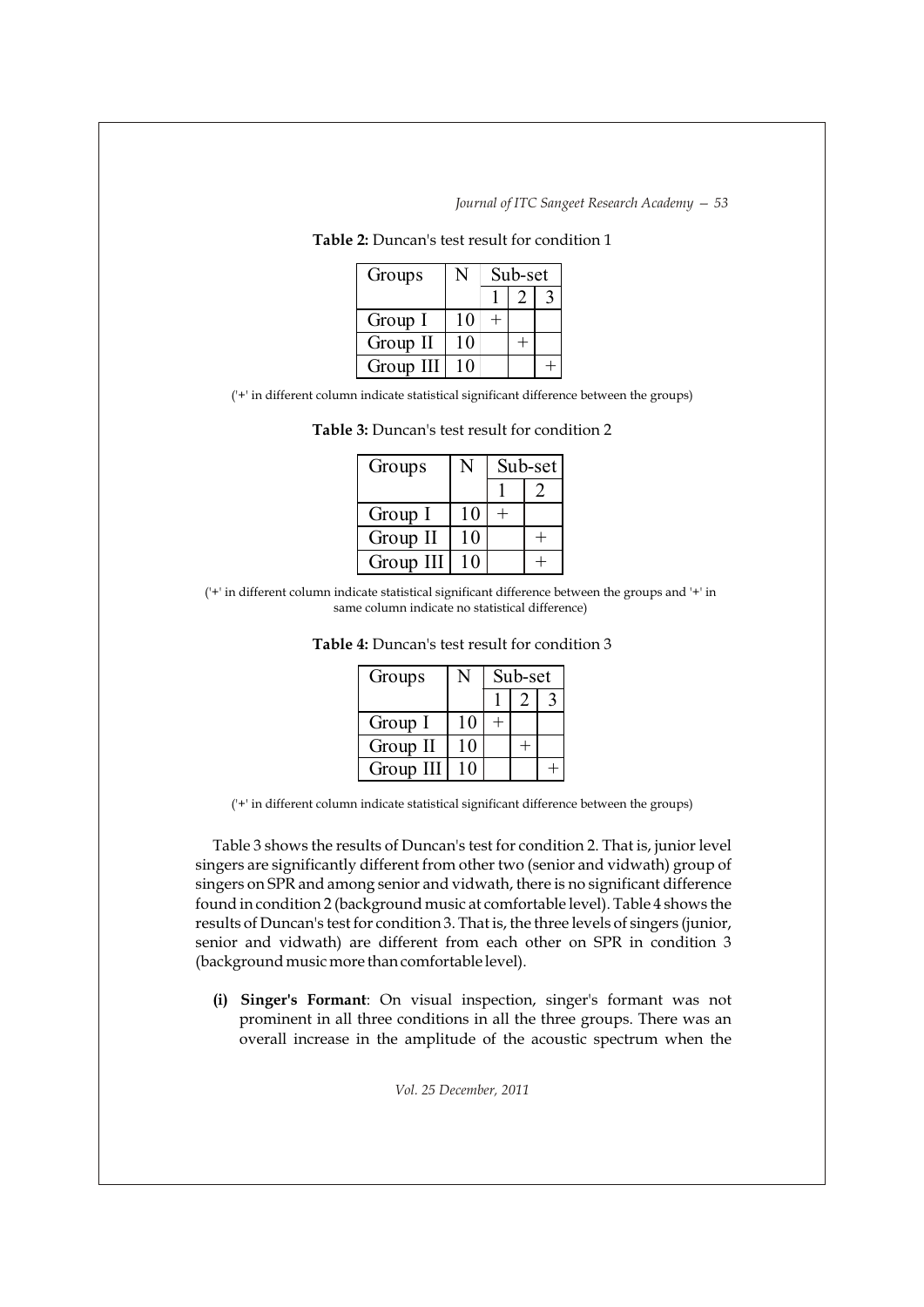loudness of the background music was increased but no effect on singer's formant was found.

**(ii) Level of background music**: It can be inferred from figure 2 that the SPR value decreased from condition 1 to condition 3 in junior level singers. The SPR value increased from condition 1 to condition 3 in senior level singers and as such clear trend was not noticed in vidwath grade singers.

# **Discussion**

In classical singing training one of the fundamental goals would be developing good singing voice quality by improving the resonance. An objective tool to quantify this quality which can be used as a tool to measure the progress would be of great use. This study compared the SPR, which represents the rich resonant quality of singing voice, across 3 levels of Carnatic vocalists. There was a gradual increase in the SPR values as the number of years of training increased. This clear trend represents a training effect in the development of good singing voice. The results are in agreement with the study done by Omori et al., (1990) who found that SPR of sung /a/ was significantly greater in singers when compared to non- singers. The results of this study is not in consonance with previous investigation done by Mohan (2007) who reported no significant difference between trained versus non-trained singers on SPR values. The difference in the findings can be attributed to the difference in the methodology, study population, song employed, years of training in Carnatic music and instrumentation variations.

SPR was different in all the three levels of singers in condition 1 and condition 3. In condition 2, the group II singers (seniors) performed similarly as group III (vidwath singers). That is, SPR value differentiates three levels of singers without background music (condition 1) and background music more than comfortable level (condition 3). In condition 2, junior singers are different from other two levels of singers and there is no significant difference between senior and vidwath singers based on SPR values. The obtained result is beyond the assumptions of the present study and the reason behind this remains unsolved.

The other parameter investigated in this study was singer's formant across three different conditions to simulate a condition which is similar to western context where the singers sung in presence of loud background accompaniment. Through visual investigation, it was found that singer's formant was not prominent even in condition 2 and 3 as expected. The results are not in agreement with the earlier findings of Chayadevi (2003), Sengupta (1990) and Sujatha (1989) who reported presence of singer's formant and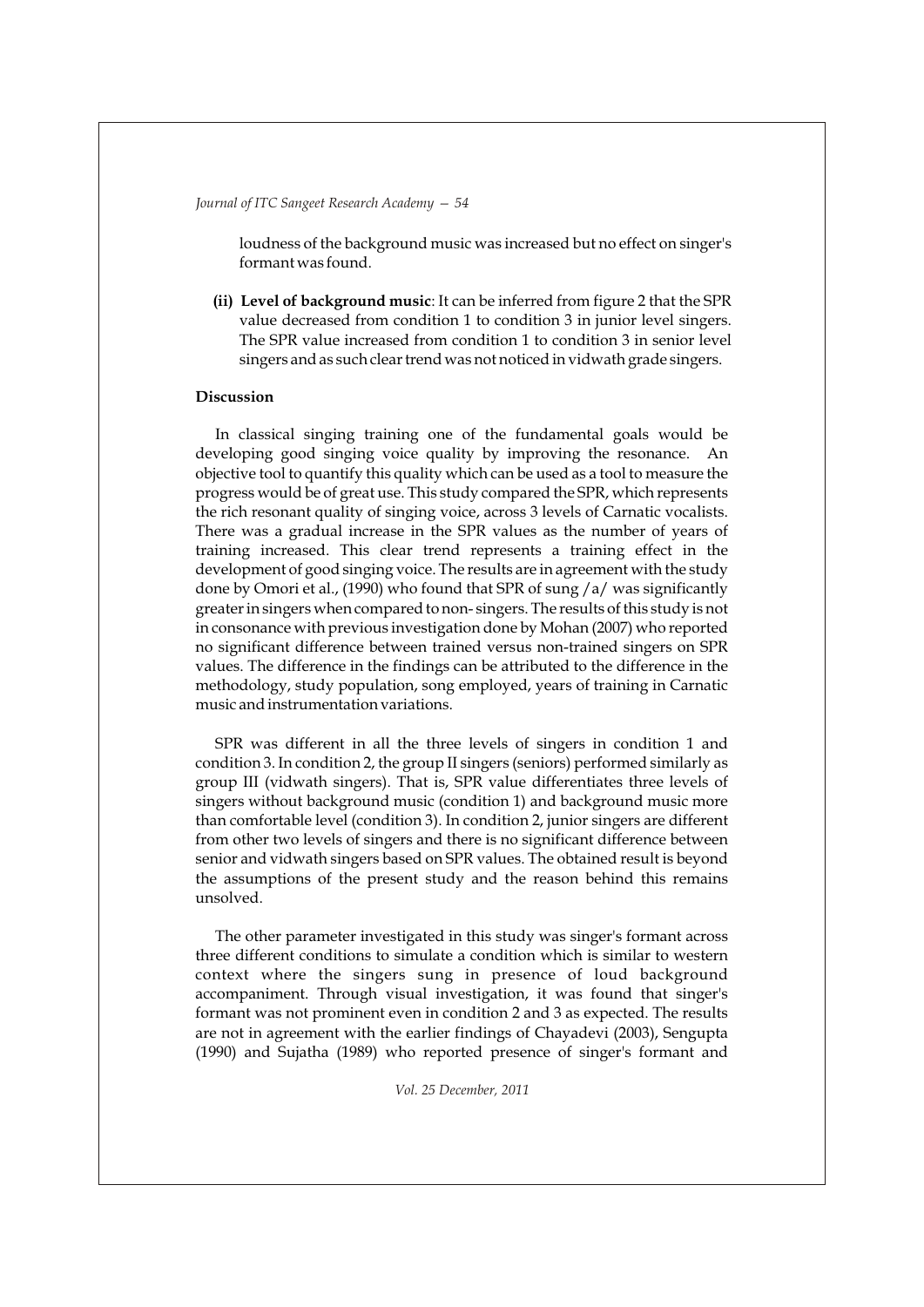support the findings of Boominathan (2004) and Mohan (2010) who reported absence of singer's formant. It can be attributed to the fact that the Carnatic vocalists are not trained/learnt to sing unlike western singers against loud accompaniment, as Carnatic music is melodious and homophonic.

Overall, there was increase in the amplitude of the spectrum when the loudness of the background music was increased. That is, there was increase in the amplitude of the spectrum in both 0-2 kHz range as well as in 2-4 kHz range. This overall increase in the spectral amplitude would be because of Lombard effect.

## **Conclusions**

Vidwath level singers (group III) had the highest SPR values when compared to senior level singers. Also, junior level singers (group I) had the least SPR values among the other two groups. This indicates, longer the training, higher the SPR value. Higher SPR value in all the three conditions in vidwath group reflected greater energy in the region of 2-4 kHz. It further hints that vidwath singers are indeed able to manipulate the vocal tract to tune the voice spectrum for the production of a target voice quality. This process in training needs to be gradually achieved by juniors and senior singers during the course of training. Hence, SPR would be considered as an objective tool for monitoring the training progress and measure the singing talent. Also, SPR analysis can be consider in the routine clinical voice evaluation for singers.

Under condition 1, 2 and 3, singer's formant was not prominent in Carnatic vocalists. Even in presence of loud background music (condition 3), the trained singers' physiological system does not adapt to improve the resonance at higher frequencies unlike western singers. Generalization of the results of the present study should be made with caution because of small sample size. To conclude, the study has found a gradual increase in SPR measure from junior level to vidwath level of training. Also, the background music has invariable effect on SPR value among the singers which need to be addressed. More number of singers and vocalic portion of the sung sample can be considered in future studies in the similar line.

**Acknowledgements:** The authors would like to thank Dr. S.R Savithri, Director, All India Institute of Speech and Hearing, Mysore for permitting us to carry out the research. Our due thanks to our subjects and music institutions, without whose help we could not have initiated this work.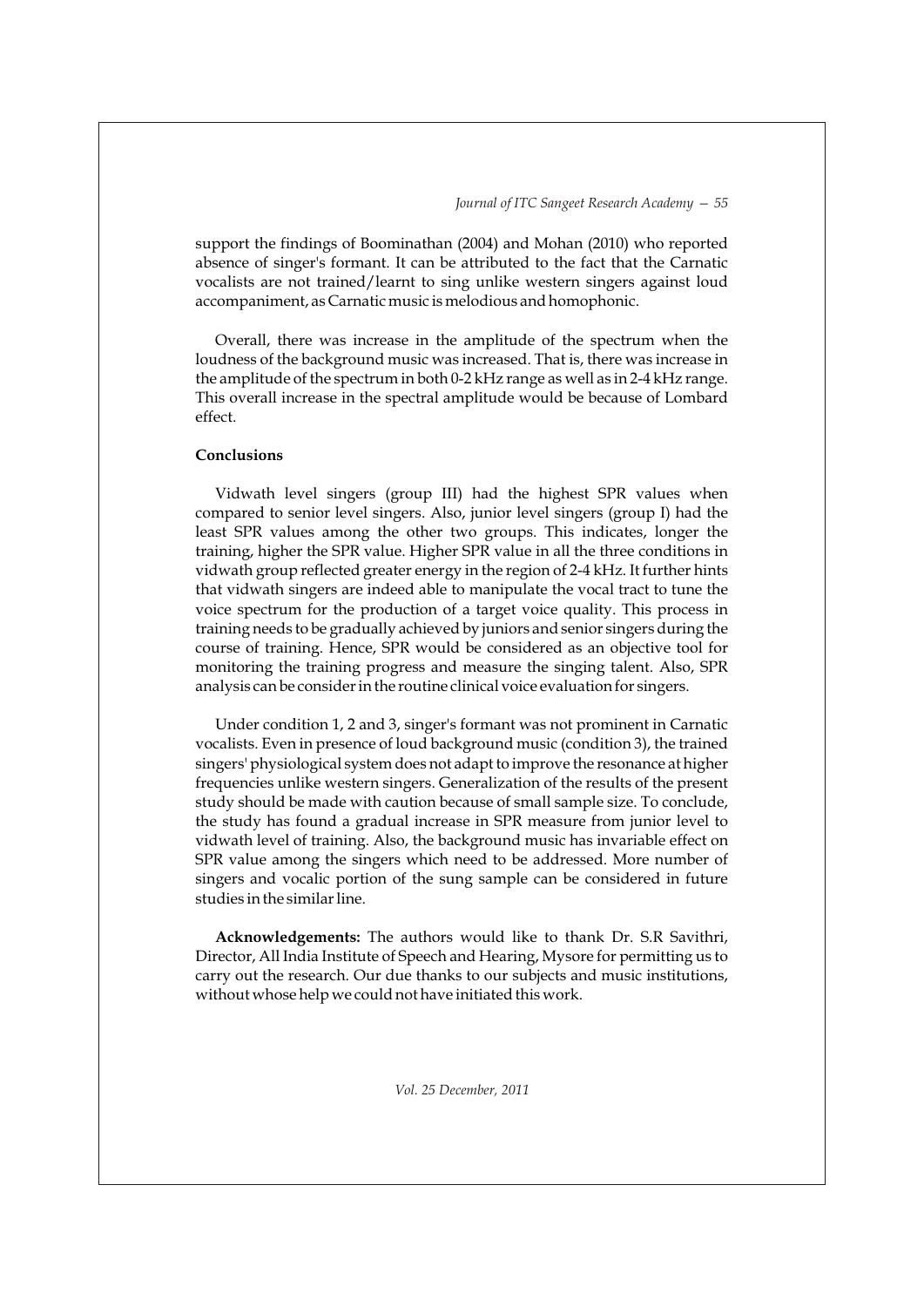#### **References**

Bartholomew, W. T. (1934). A physical definition of "good voice quality" in the male voice. Journal of the Acoustic Society of America, 6 (25), 25-33.

Boominathan, P. (2004). Do Carnatic singers have Singer's Formant? Proceedings of Frontiers of Research in Speech and Music.

Chayadevi, N. (2003). Singer's Formant in Indian Classical Singers-Carnatic vs. Hindustani. Students research at AIISH: Articles based on Dissertation, Vol I.

Kenny, D.T., & Mitchell, H.F. (2007). Vocal quality in female classical singers: The role of acoustics, perception and pedagogy. Proceedings of the third Conference on Interdisciplinary Musicology (CIM07).

Lundy, D.S., Roy, S., Casiano, R.R., Xue, J.W., & Evans, J. (2000). Acoustic analysis of the singing and speaking voice in singing students. Journal of Voice, 14(4), 490-493.

Mohan, R. (2010). The Effect of Training on the Voice of Carnatic Classical Singers. Students research at AIISH: Articles based on Dissertation, Vol II.

Mohan, R. G. (2007). The Singing Power Ratio: An Objective Measure of Singing Voice Quality in Untrained and Trained Singers, Usefulness in Indian Context. Proceedings of Frontiers of Research in Speech and Music.

Morris, J., & Weiss, R. (1997). The Singer's formant Revisited: Pedagogical Implications Based on a New Study. Journal of Singing, 53(3), 21-25.

Omori, K., Kacker, A., Carroll, L. M., Riley, W. D., & Blaugrund, S. M. (1996).Singing power ratio: Quantitative evaluation of singing voice quality. Journal of Voice, 10(3), 228-235.

Ram Mohan, G. (2007). The Singing Power Ratio: An Objective Measure of Singing Voice Quality in Untrained and Trained Singers, Usefulness in Indian Context. Proceedings of Frontiers of Research in Speech and Music.

Sataloff, R. T. (2005). Professional voice: The science and art of clinical care. 3rd edition, San Diego, CA: Plural Publishing; 3-4.

Sengupta, R (1990). Study on Some Aspects of the "Singer's Formant" in